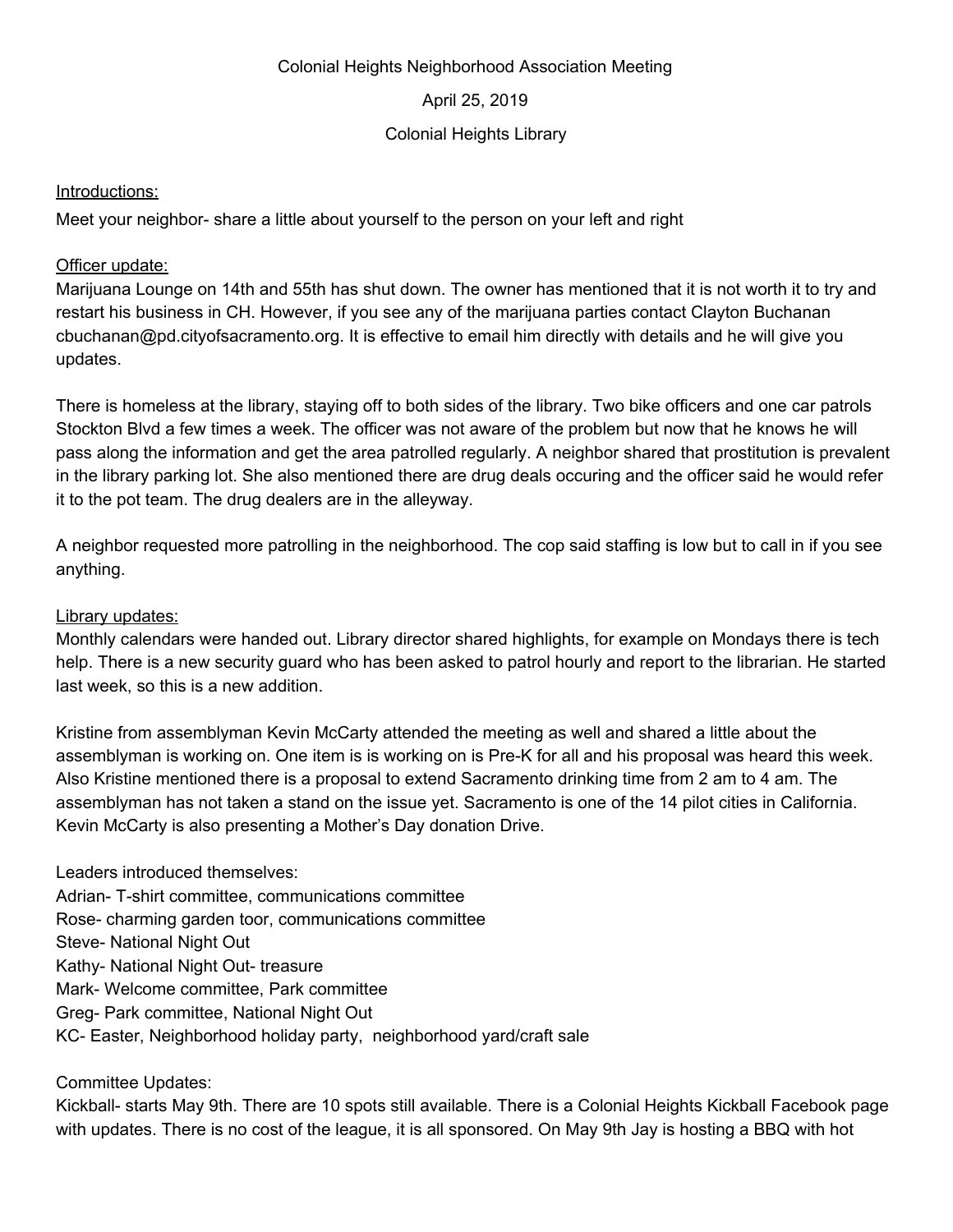dogs, fire trucks, and a bounce house. Good day Sacramento will be filming kickball practice from 8-9 on Friday May 3rd. Email Cam with questions.

Easter Carnival+Park Clean up- Mark said the clean up took about an hour and the park was relatively clean prior. Easter Carnival was a success. This year had the most donations and the photo booth was a huge hit.

T-Shirt- Pre-orders are available for pick up. There are only 6 more left. Please let the t-shirt committee know if you have shirt color or style ideas. The committee will be at other local events to sell t-shirts.

Garden Tour- May 18th. There are 7 gardens on the tour. The library will be one of the tours with interactive events and there will also be a pollen workshop. The tickets are 10 dollars from [https://www.eventbrite.com/e/colonial-heights-charming-garden-tour-2019-tickets-49779768628?aff=ebdssbde](https://www.eventbrite.com/e/colonial-heights-charming-garden-tour-2019-tickets-49779768628?aff=ebdssbdestsearch) [stsearch](https://www.eventbrite.com/e/colonial-heights-charming-garden-tour-2019-tickets-49779768628?aff=ebdssbdestsearch)

National Night Out- August 6th. Steve and Kathy need volunteers to help. The communications committee has been asked to send out a request for volunteers. Neighbors have asked for a list of things Kathy and Steve need help with. Some items that may be included in the event are the rockwall, bounce house, child ID, face painting.

Communications Committee- Currently the team is going through the guidelines and refining them. They are also defining roles and how to get information to them. The committee is also open to new members but the current group is Rose, Adrian, and Dana.

Park Committee- The committee consists of Greg, Mark, and Anya. The committee is focused on the park bathrooms. A request has been sent to Jay's office with three bathrooms options. 1- new bathrooms 2 remodel current bathrooms 3- new doors on the bathroom. Cam is in contact with Jay's office to get a key for the bathrooms for kickball.

Leaders meeting- There was a meeting a few weeks ago to go over the guidelines and leadership roles. During this meeting it was discussed that there should always be a leader in each committee and information should be communicated. If you are interested in joining a committee talk to communications committee to see if the committee already exists and who should be contacted.

NPO committee creation- at the last meeting there was a request to explore creating a NPO, a non profit organization, 501c3. Why would it be good? T-shirts are generating money and the t-shirt committee is not sure what to do with it. The neighborhood does not have a bank account. However, you can have a bank account with a tax ID number. Do we need a NPO or do we just need a bank account? Also an NPO defines roles and holds people accountable, creates a structure for the organization. It was mentioned that there are a number of steps involved. There needs to be bylaws of guidelines prior to creating this committee. What would this committee do? Has research been done? Adrian has done some research and talked to the Stockton Partnership. Do we need a bank account? Should there be a fundraising committee? A non profit has an easier time raising money. There was a motion to look at funding- it was passed. A purpose/ mission statement of what the committee is going to do has been requested for the next meeting. The committee consists of: Renee, Katie, Danielle, Adrian, Cam and Dana.

Aggie Square- <https://leadership.ucdavis.edu/aggie-square> has information on the square and various reports. Aggie square says they are going to be invested in the community. Rose has requested they begin that partnership as soon as possible. Neighborhood concerns: traffic and housing prices going up. The goal is that